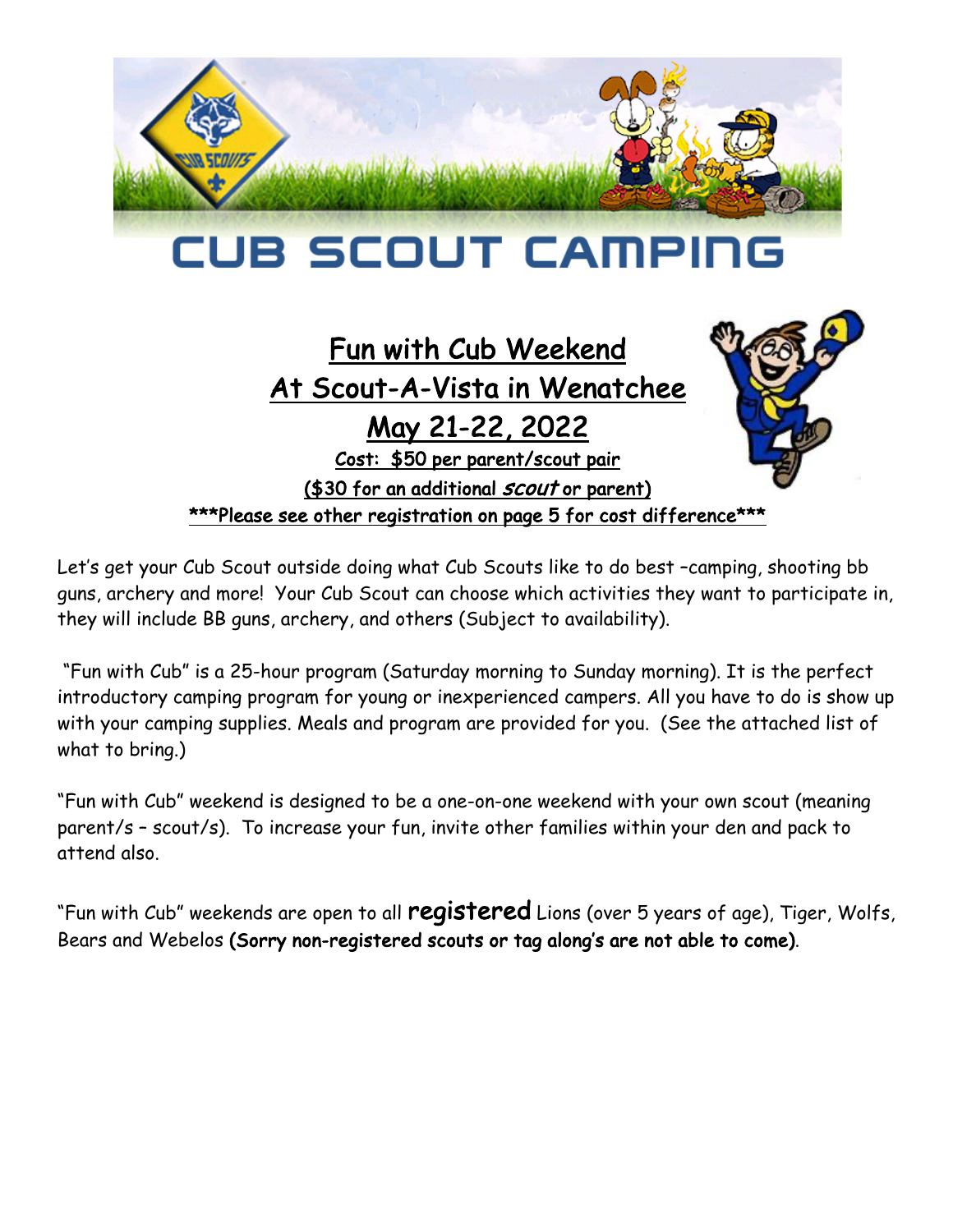



### EQUIPMENT NEEDED FOR FUN WITH CUB WEEKEND

- $\times$  Tent
- $\checkmark$  Drop cloth (tarp) for under your tent (to keep the inside, and you, dry)
- $\checkmark$  Sleeping bag, extra blankets (it can get downright cold at night) and pillow
- $\checkmark$  Air mattress, cot or foam pad recommended the ground is cold and hard
- $\checkmark$  Lawn chair or camp chair strongly recommended
- $\checkmark$  A light (battery operated lantern) for your tent (or use your flashlight). (A light is better.) Do not use ANY flame lanterns in the tents.
- $\checkmark$  Plastic milk-type crate to use for a night stand (optional)
- $\checkmark$  Flashlight essential
- $\checkmark$  Uniforms are not required, but Scouting t-shirts are encouraged (pack, camp, etc.)(Camp shirts will be available for purchase at camp). Field uniforms are always appropriate for flag ceremonies and Scouts Own Service.
- $\checkmark$  Extra socks and shoes, especially if rain is indicated
- $\checkmark$  Closed Toed shoes ONLY- you will be doing a lot of walking!
- $\checkmark$  Jacket or sweat shirt the air is cool to cold at night
- $\checkmark$  Any toiletries you wish to bring showers will be available.
- $\checkmark$  Bug repellent (spray not recommended aerosol sprays take the waterproof finish off tents)
- $\checkmark$  Snacks if you wish (Snacks are not allowed in your tent at night, but property stored outside of tent).
- $\checkmark$  Soda if you wish -water, juice, coffee, and hot chocolate (when available, will be on Sunday morning only) will be available to drink.
- $\checkmark$  All participants are requested to bring a canteen or water bottle you are able to fill it up in dining hall. Please carry with you at all times.
- $\checkmark$  Rain gear, Be Prepared.
- $\checkmark$  BSA Medical Form A and B and over the counter for every person attending to go over with the camp nurse.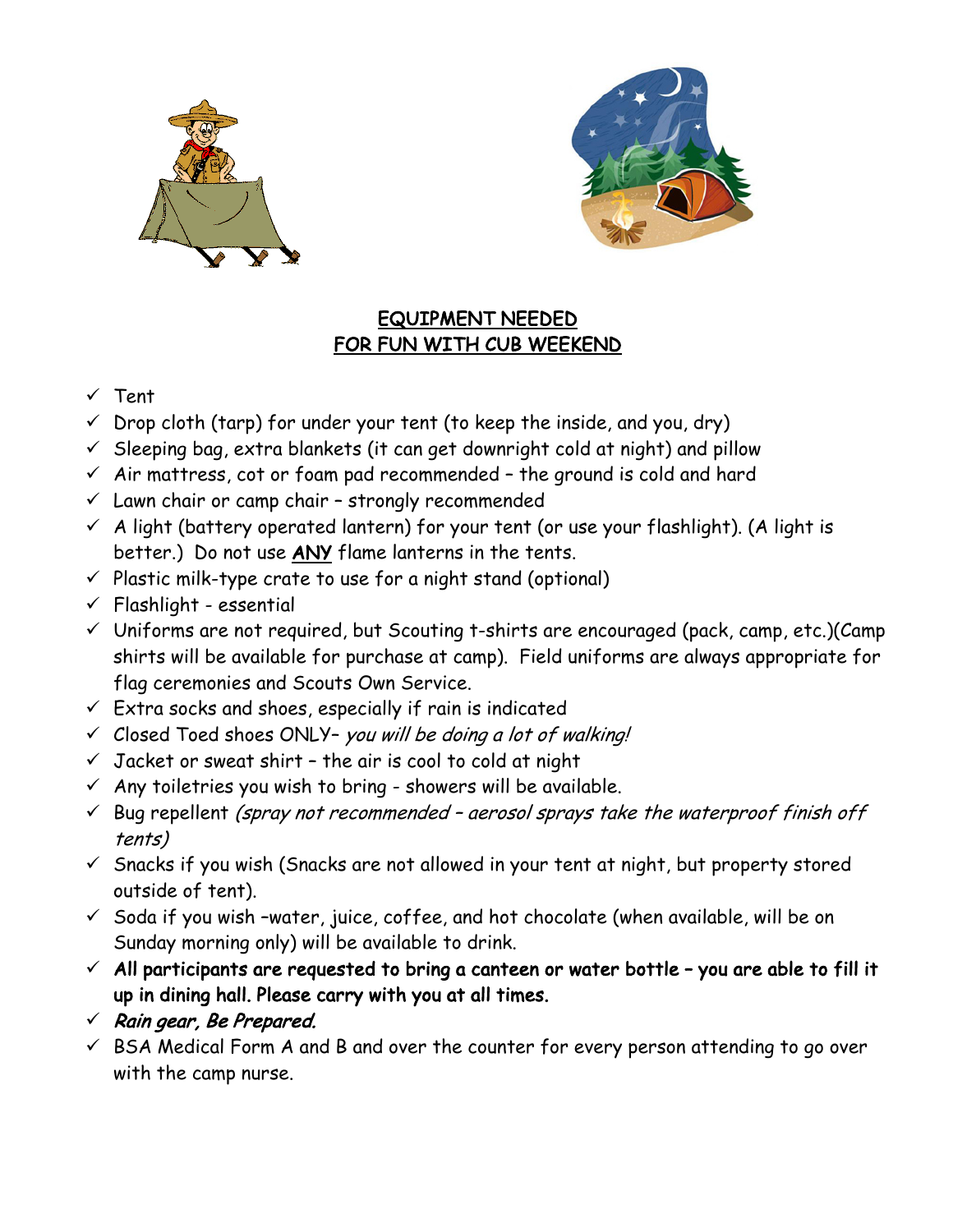### SOME GENERAL RULES TO OBSERVE

• NO fireworks are allowed on BSA property!

• NO ALCOHOLIC BEVERAGES are ever allowed on BSA property – please adhere to this policy - violators will be requested to leave camp immediately!

• SMOKING SHOULD BE DONE OUT OF VIEW OF THE SCOUTS!! A smoking bucket will be provided in the lower parking lot and that is the only approved smoking area. DO NOT throw butts on the ground!

• NO open fires are allowed on the ground unless it is at an established campfire pit.

• Absolutely NO heaters or anything that produces a flame, of any type, are allowed inside tents on BSA property. Any equipment that runs on propane should absolutely NOT be used inside your tent!

• NO sheath knives, machetes, or other oversize knives are to be carried or brought into camp by any parent or Scout.

• Leave your area as clean, or cleaner, than you found it. Remember, a Scout is clean!

• You will be doing a lot of walking. If you have a health problem, PLEASE let the medical officer know!

• DO NOT KEEP ANY FOOD IN YOUR TENT AT NIGHT or you may have furry woodland critters in your tent with you! Bring any food or snacks inside the dining hall before you go to bed or properly stored outside of your tent. (Note: candy is food!) Please bring bags of garbage to the back door of the dining hall before retiring Saturday night.



• NO passengers are ever allowed in the back of a pick-up truck, or open SUV on BSA property!

• Non-scout siblings may NOT attend this weekend.

• Upon checking in at camp, the medical officer must be made aware of all prescription medications you have with you.

• ALL vehicles must be parked in the lower parking lot, and backed into a parking space with a camp pass in the front window in case we need to quickly and safely evacuate the camp.

• IMPORTANT! SCOUTS ARE REQUESTED NOT TO BRING POCKET KNIVES WITH THEM TO THIS CAMPING WEEKEND!!

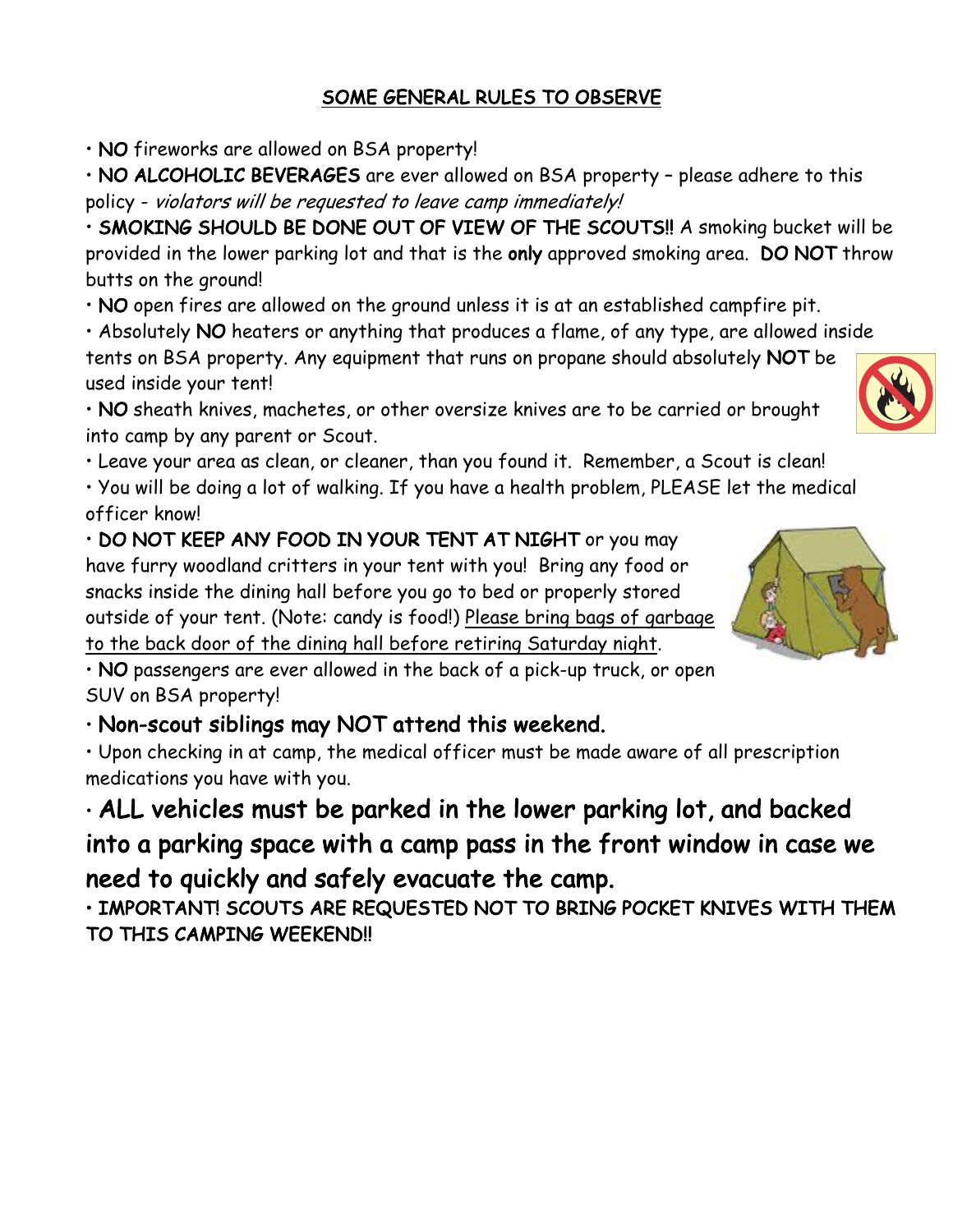

# **SCHEDULE**

#### **Saturday**

8:00 am - Check-In – Winter Cabin, Stop in upper lot, drop items, register and Move car to park in lower lot**.**

9:30 am - OPENING CEREMONY - Parade Field 10:00 am - 10:45 am -  $1<sup>st</sup>$  Session 11:00 am – 11:45 am – 2nd Session 12:30 pm – LUNCH – Dining Hall 1:45 pm – 2:30 pm – 3rd Session 2:45 pm - 3:30 pm -  $4^{th}$  Session 3:45 pm - 4:30 pm -  $5^{th}$  Session 5:00 pm - Family/campsite time to practice for campfire – cleanup for dinner 5:45 pm - RETREAT – Parade Field (Retrieve Flags) 6:00 pm - SUPPER – Dining Hall 7:30 pm - CAMPFIRE (Bring songs & skits for your Scouts to perform at campfire) 8:30 pm - CRACKERBARREL – Dining Hall (Departure for those not camping) 10:00 pm - Taps

#### Sunday

7:30 am - Reveille 8:00 am - Raise the flag – Parade Field 8:15 am - BREAKFAST – Dining Hall 9:15 am - Scouts Own Service 10:00 am - Closing – Parade Field – Retrieve Flags



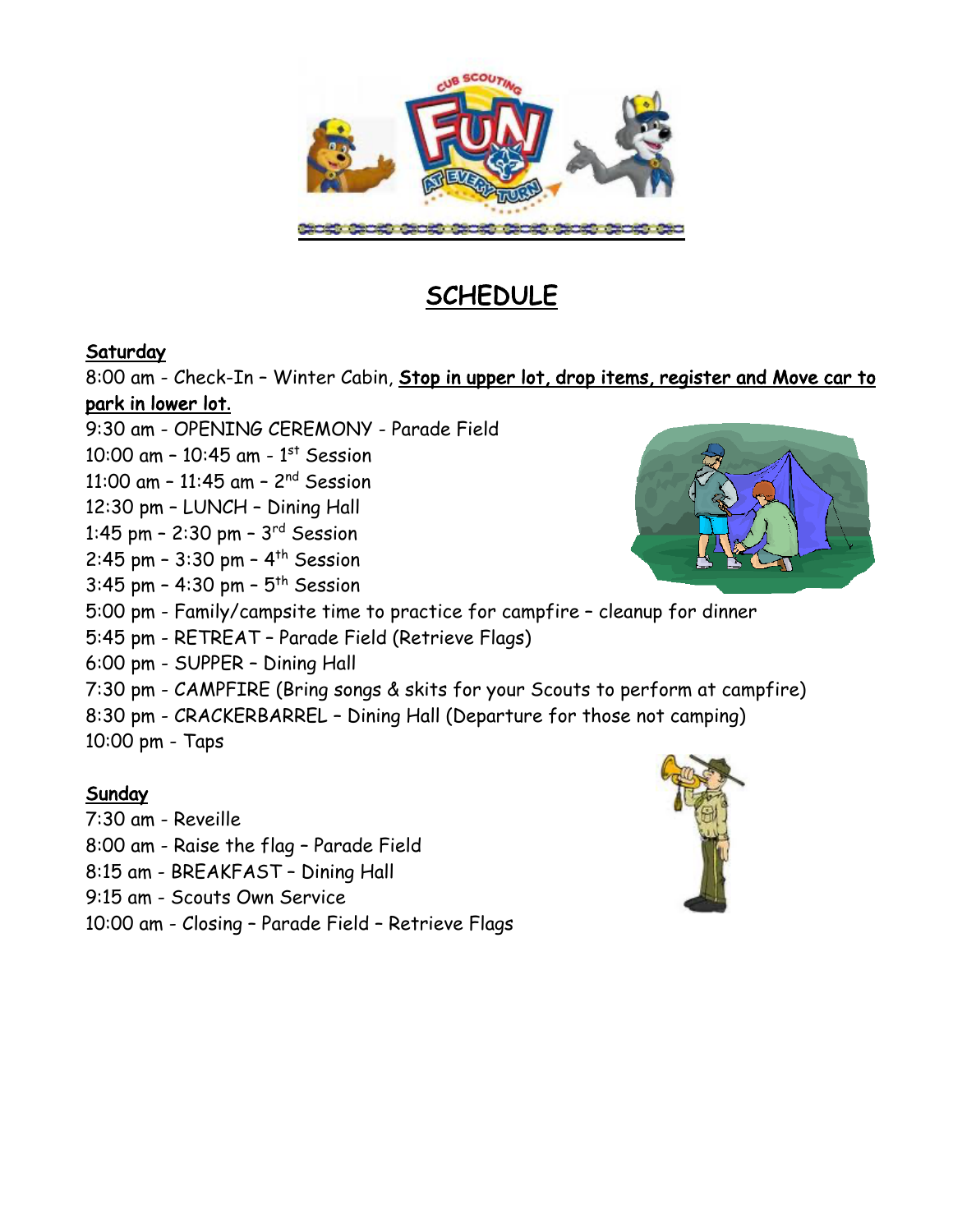| <b>Fun with Cub Weekend Registration Form</b><br>May 21-22, 2022 |                                    |                                                      |          |                     |  |  |  |  |
|------------------------------------------------------------------|------------------------------------|------------------------------------------------------|----------|---------------------|--|--|--|--|
|                                                                  |                                    |                                                      |          |                     |  |  |  |  |
| <b>Cub Scout First Name:</b>                                     | <b>Cub Scout Last Name:</b>        |                                                      |          | Pack #              |  |  |  |  |
| <b>Adult First Name:</b>                                         | Adult Last Name:                   |                                                      |          | Relation to Scout   |  |  |  |  |
| <b>Additional Person First Name:</b>                             | <b>Additional Person Last Name</b> |                                                      |          | Adult or Cub Scout? |  |  |  |  |
| Address:                                                         |                                    | City, State, Zip                                     |          |                     |  |  |  |  |
| Home $#$ :                                                       | Work #                             |                                                      | Cell $#$ |                     |  |  |  |  |
| <b>Emergency Contact Name:</b>                                   | <b>Emergency Contact</b><br>#      | Parents/Guardian Email                               |          |                     |  |  |  |  |
| Name of Requested Campsite(not<br>guaranteed):                   | # of people                        | Camping with: (names of other families or pack $#$ ) |          |                     |  |  |  |  |
| <b>FOOD PREFERENCE(OTHER THAN</b><br><u>MEAT)</u>                |                                    | <b>ALLERGIES:</b>                                    |          |                     |  |  |  |  |

Parent/Guardian Signature

Cost**: \$50 for a parent/scout pair and \$30 for each additional parent or scout before May 6, 2022, starting May 7, 2022 until Wednesday May 18, 2022 cost is \$60 for a parent/scout and \$40 for each additional parent or scout. With no registration accepted after May 18, 2022.** 

**Fee includes all meals, cracker barrel, insurance, program supplies**

\_\_\_\_\_\_\_\_\_\_\_\_\_\_\_\_\_\_\_\_\_\_\_\_\_\_\_\_\_\_\_\_\_\_\_\_\_\_\_\_\_\_\_\_\_\_\_\_\_\_\_\_\_\_\_\_\_\_\_\_\_\_\_\_\_\_\_\_\_\_ Date:\_\_\_\_\_\_\_\_\_\_\_\_\_\_\_

- Registration: Registrations will not be accepted without payment in full. **Register on-line** at **www.grandcolumbia.org**, Or at the Yakima scout office with forms filled out. Look under the Camps tab and look for Cub Scouts Fun with Cub!
- Schedules: You can sign up for activities once you are registered and paid-in-full. **ACTIVITIES ARE NOT GUARANTEED,** depending on number registered. Classes will have a limited class size, so register early.
- Refund Policy: Camp will not be canceled because of rain. All programs are outside and will have cover (EXCEPT BB GUN, ARCHERY AND SLINGSHOT). Depending on the weather, rain gear may be necessary to walk from one program area to the next. A request for a refund must be made in writing and submitted to the Scout Service Center, at which time it will be reviewed by the Council Camping Committee. Because of expenses already incurred, a \$10 service charge will be deducted for each person. **There will, however, be NO REFUNDS for cancellations made after 5:00 p.m. on Wednesday May 18, 2022, because food and supplies will have been ordered; or for "no shows" the day of the event.**
- T-shirts: **Will be available for purchase at the event**.